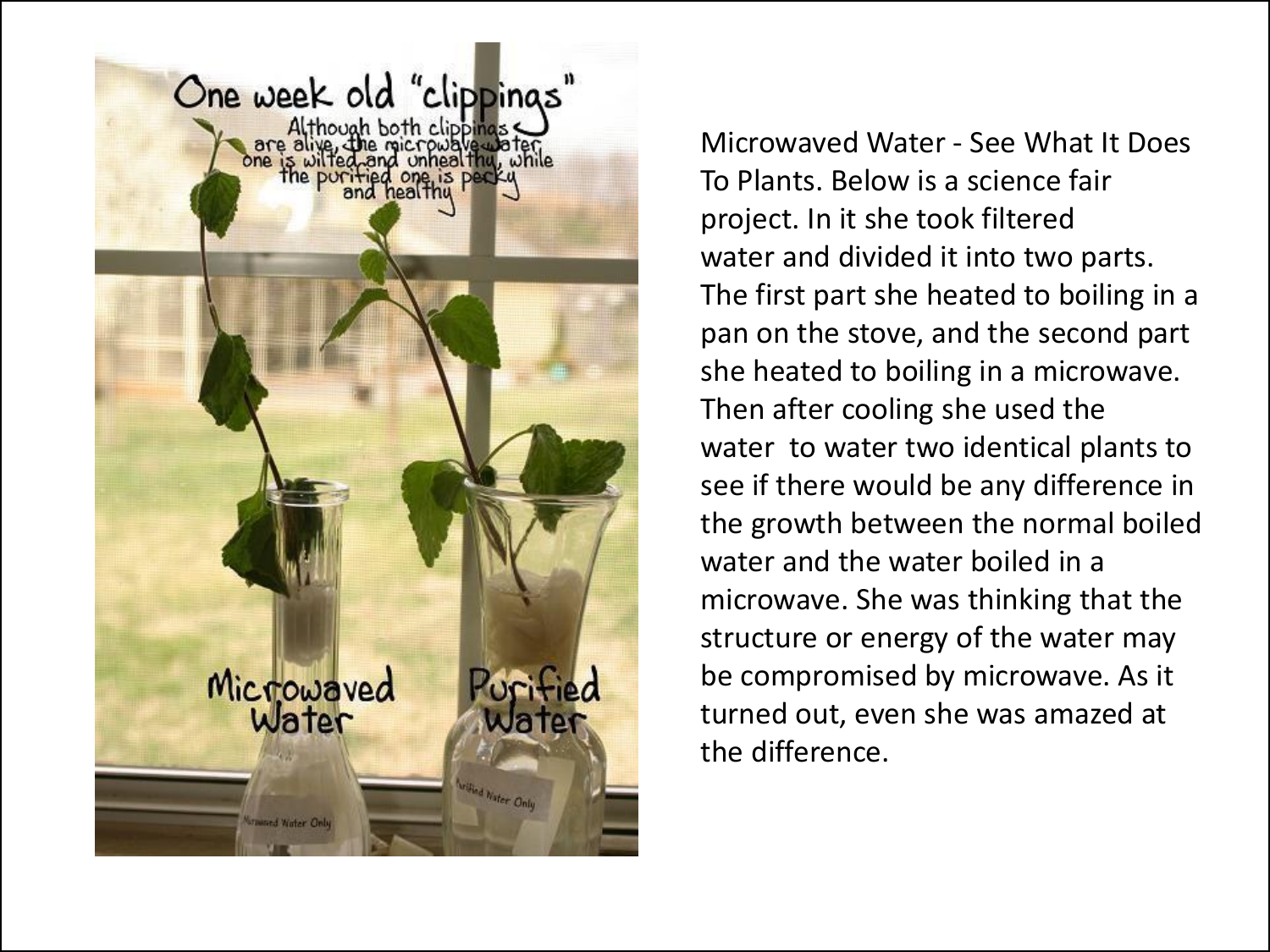# Day One - Pruned back<br>to record new growth

## Microwaved

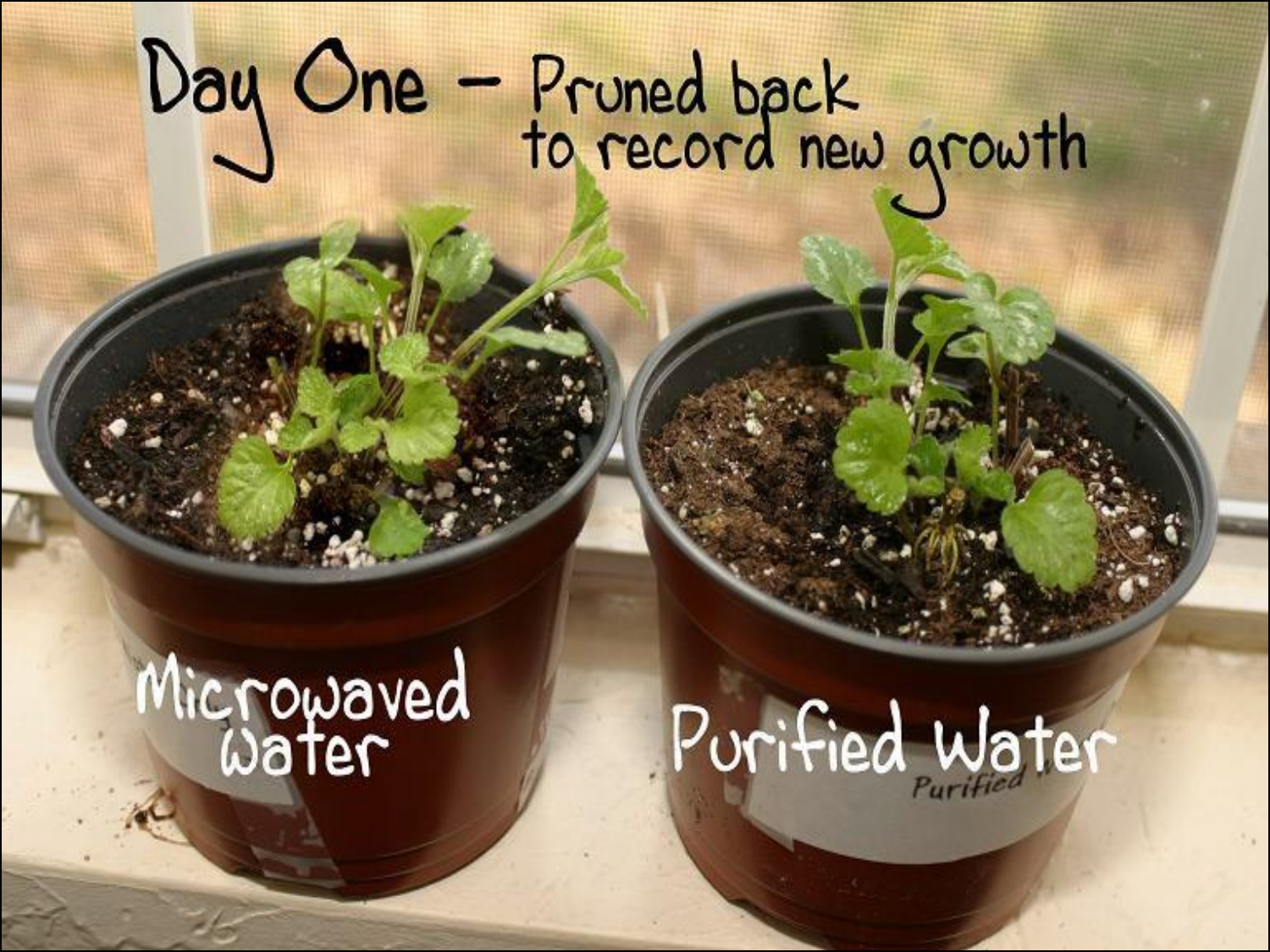### Day three

## Microwaved

### Purified Water

Purified Water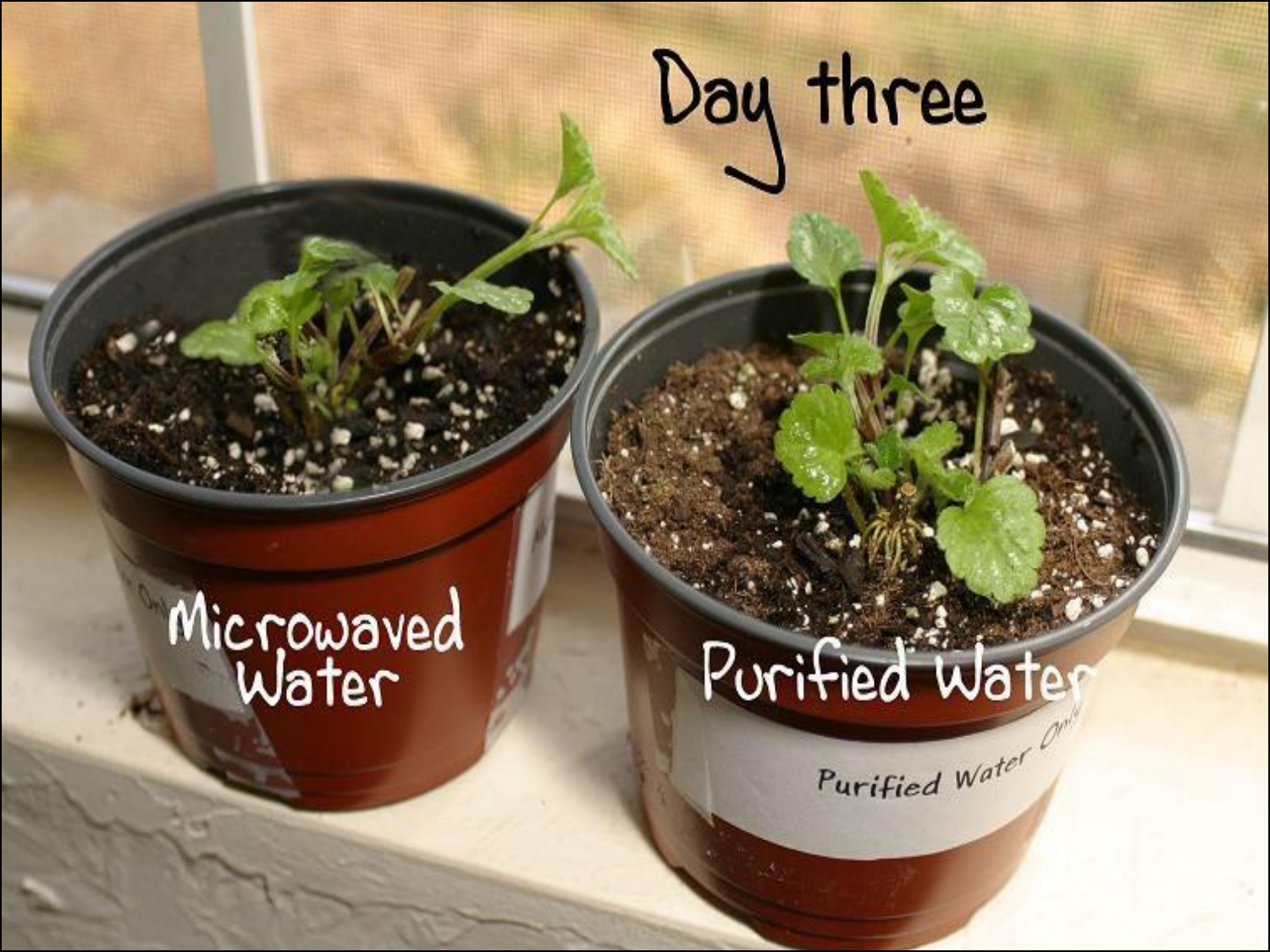## Day five

### Microwaved<br>Water in Only

### Purified Water Purified Way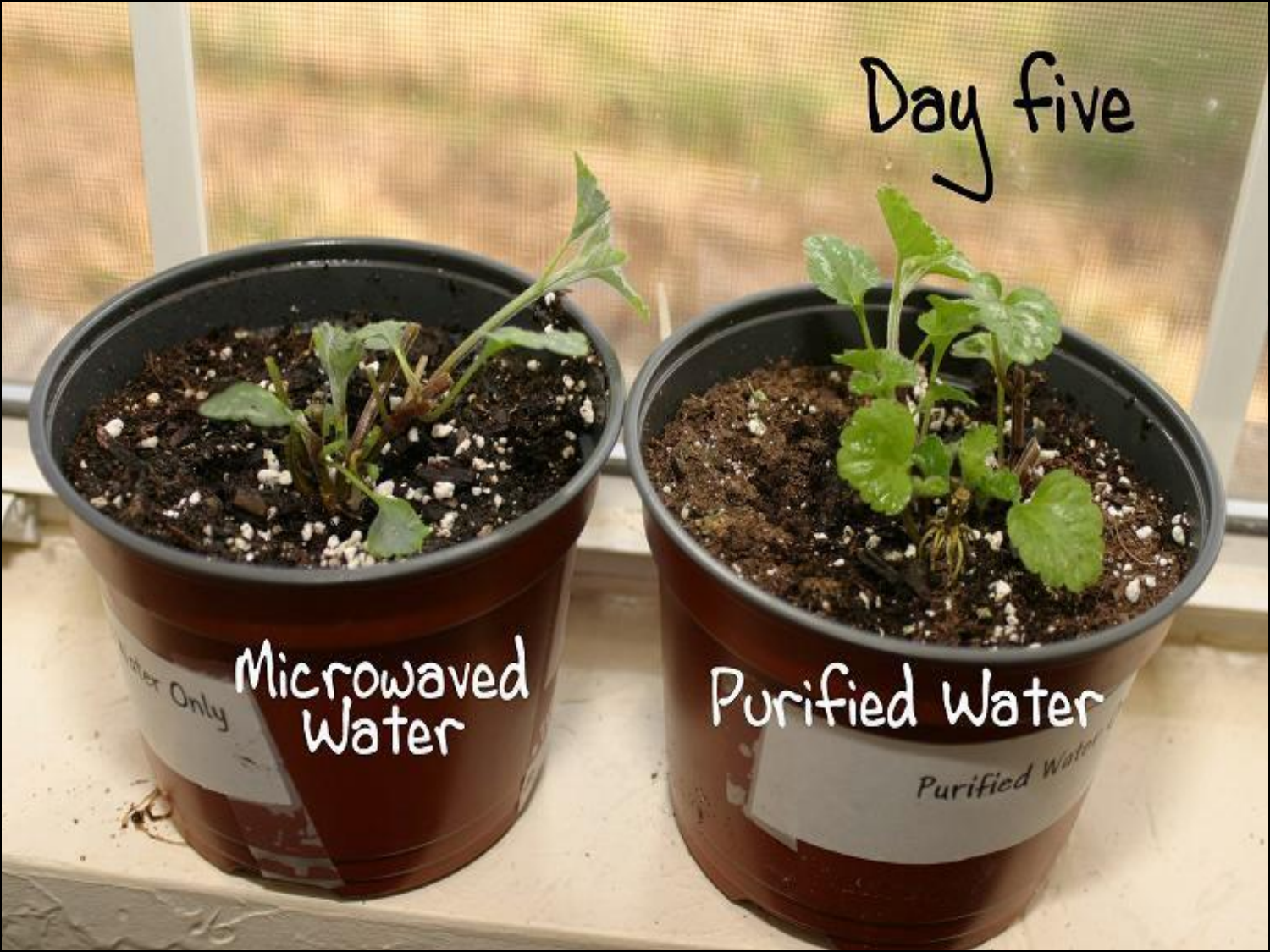## Day seven

Microwaved Water Only

Purified Water

W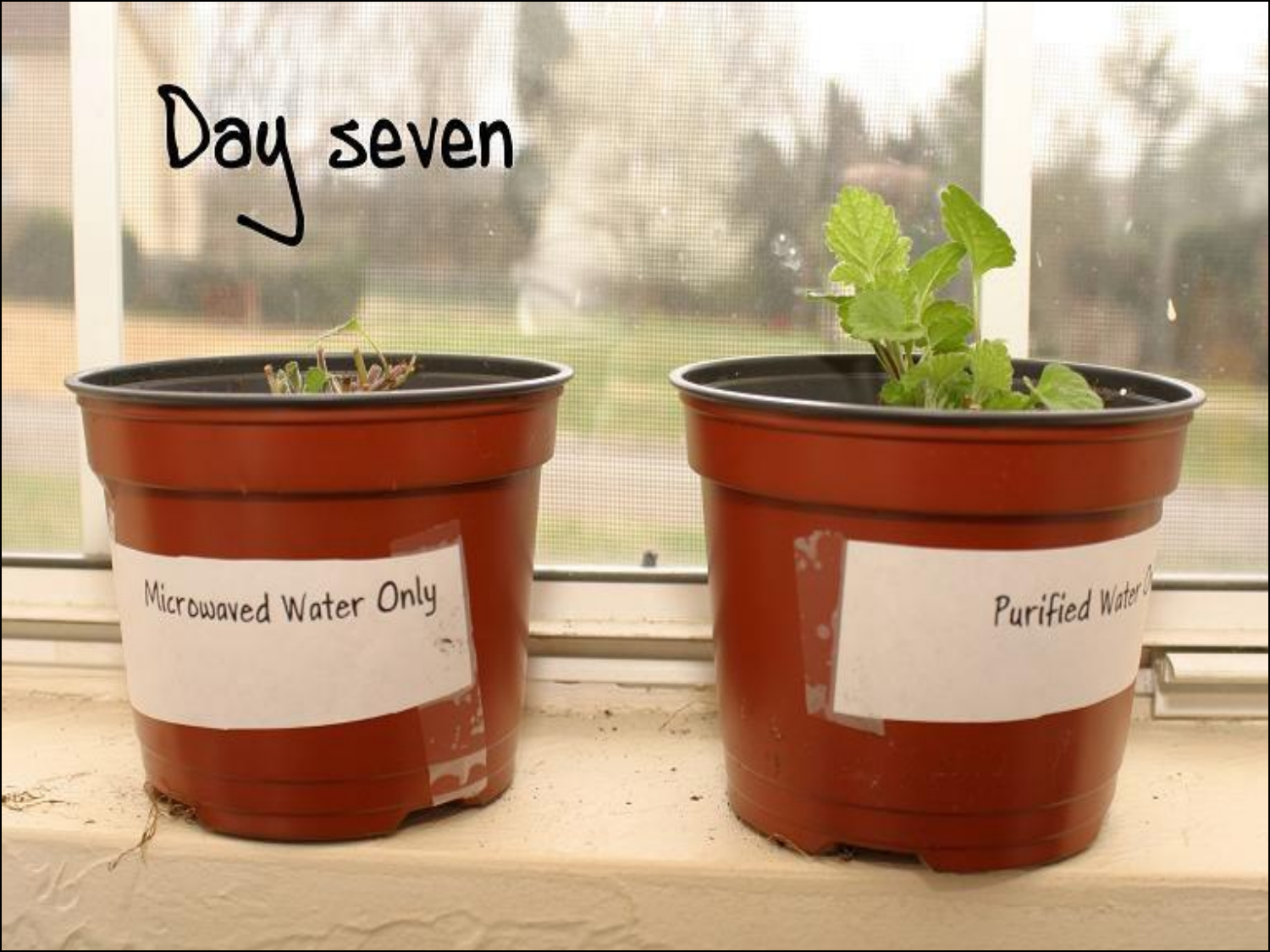## Day nine

### Microwaved Water

Microwaved Water Only

### Purified Water

Purified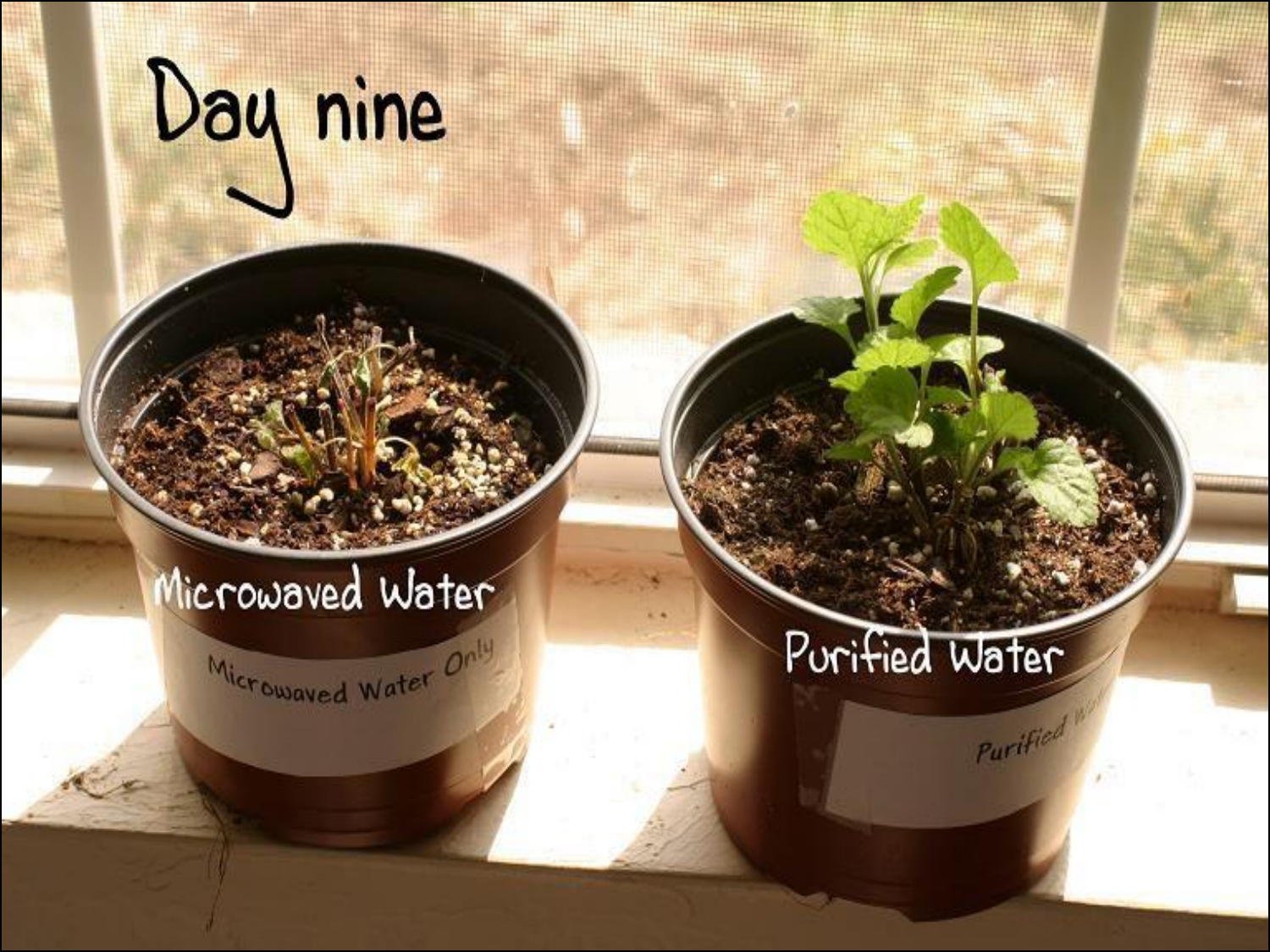I have known for years that the problem with microwaved anything is not the radiation people used to worry about, **IT'S HOW IT CORRUPTS THE DNA IN THE FOOD SO THE BODY CAN NOT RECOGNIZE IT**. So the body wraps it in fat cells to protect itself from the dead food or it eliminates it fast.

Think of all the Mothers heating up milk in these "Safe" appliances. What about the nurse in Canada that warmed up blood for a transfusion patient and accidentally killed them when the blood went in dead. But the makers say it's safe. Never mind then, keep using them. Ask your Doctor, I am sure they will say it's safe too. Proof is in the pictures of living plants dying. Remember You are also Living. Take Care.

FORENSIC RESEARCH DOCUMENT

Prepared By: William P. Kopp A. R. E. C.. Research Operations TO61-7R10/10- 77F05 RELEASE PRIORITY: CLASS I ROO1a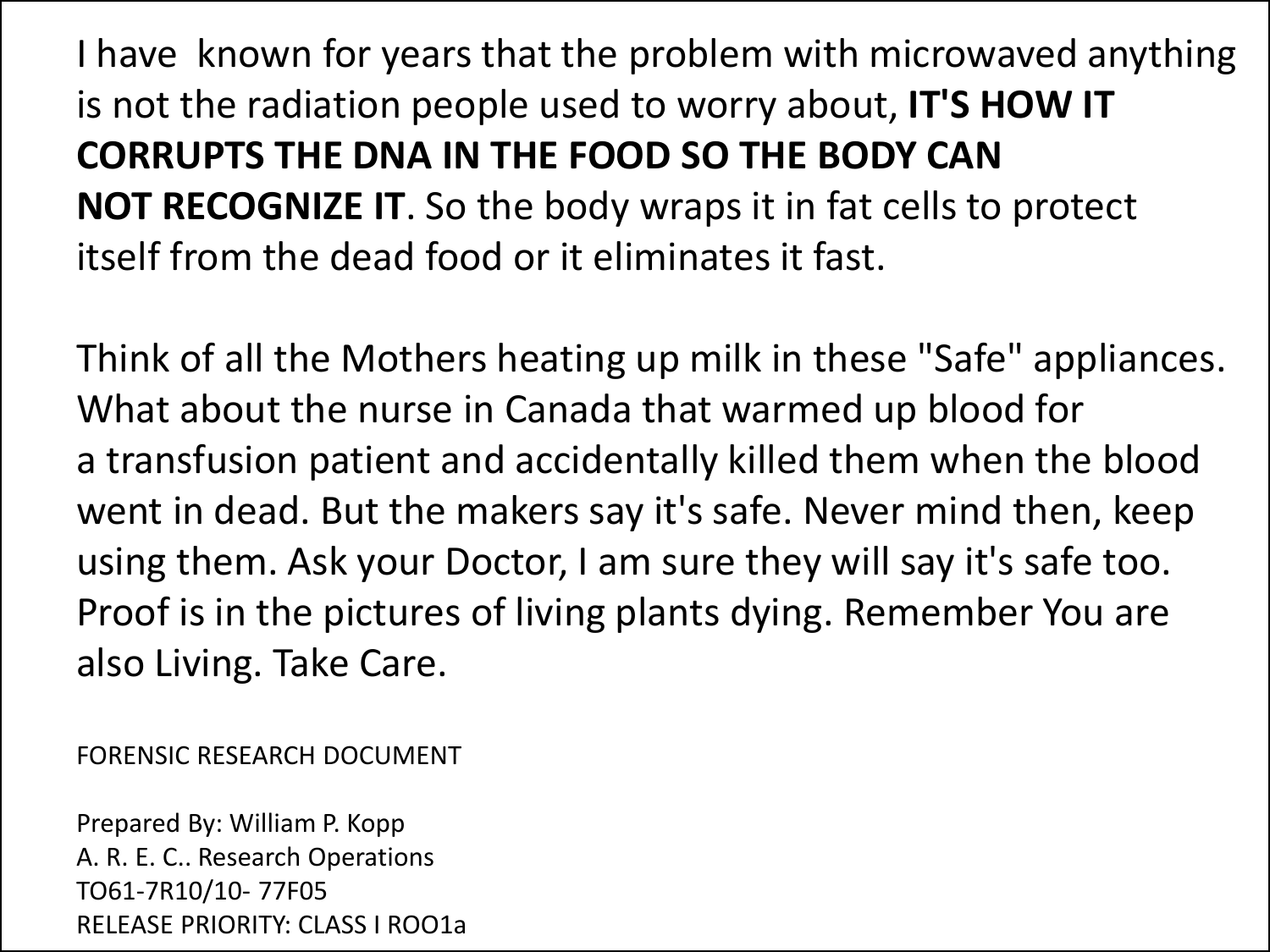### **Ten Reasons to Throw out your Microwave Oven**

From the conclusions of the Swiss, Russian and German scientific clinical studies, we can no longer ignore the microwave oven sitting in our kitchens. Based on this research, we will conclude this article with the following:

1). Continually eating food processed from a microwave oven causes long term permanent - brain damage by "shorting out" electrical impulses in the brain [depolarizing or de-magnetizing the brain tissue].

2). The human body cannot metabolize [break down] the unknown by-products created in microwaved food..

3). Male and female hormone production is shut down and/or altered by continually eating microwaved foods.

4). The effects of microwaved food by-products are residual [long term, permanent] within the human body.

5). Minerals, vitamins, and nutrients of all microwaved food is reduced or altered so that the human body gets little or no benefit, or the human body absorbs altered compounds that cannot be broken down.